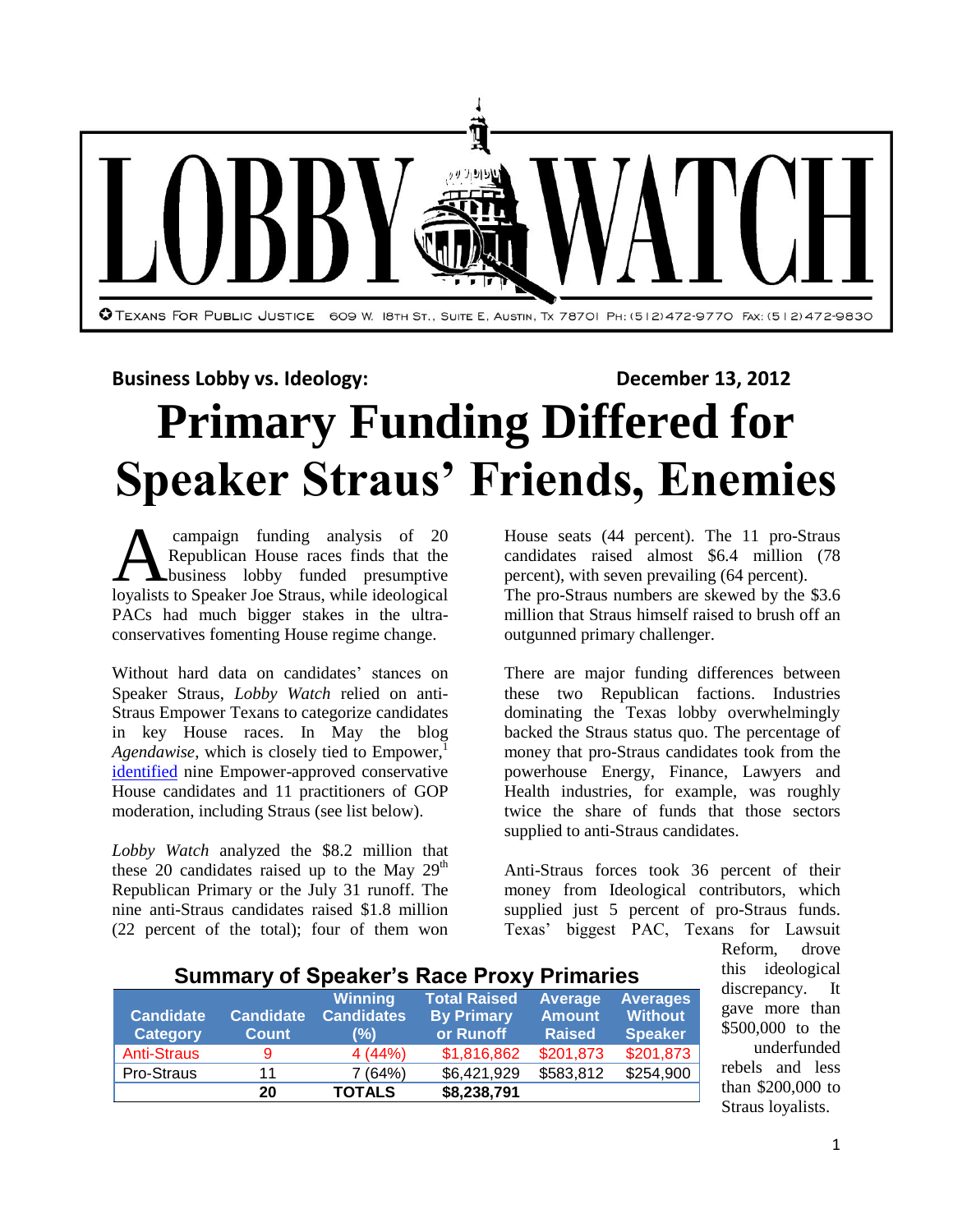## **Speaker's Race Proxy Primaries**

| (Ultra-Conservative Candidates in Red) |                |               |       |                        |                                        |  |
|----------------------------------------|----------------|---------------|-------|------------------------|----------------------------------------|--|
| <b>Republican</b>                      | <b>Primary</b> | <b>Runoff</b> | Gen'l | <b>Funds Raised By</b> | <b>Top</b>                             |  |
| <b>House Candidate</b>                 | %              | %             | %     | <b>Primary/Runoff</b>  | Contributor(s)                         |  |
| Cecil Bell                             | 57             |               | 100   | \$148,215              | Ricky Stutts, Magnolia                 |  |
| <b>Troy Bonin</b>                      | 17             |               |       | \$14,177               | Shauna Wallace, Magnolia               |  |
| Chris Paddie                           | 52             |               | 99    | \$264,645              | TX Assn. of Realtors                   |  |
| *Wayne Christian                       | 48             |               |       | \$261,530              | Rick L. Campbell, Center               |  |
| *Jim Pitts                             | 58             |               | 100   | \$363,745              | TX Assn. of Realtors                   |  |
| *Mike Hamilton                         | 45             |               |       | \$260,866              | TX Assn. of Realtors                   |  |
| James White                            | 55             |               | 100   | \$618,543              | <b>Texans for Lawsuit Reform</b>       |  |
| <b>Greg Bonnen</b>                     | 45             | 57            | 73    | \$68,950               | <b>Nueterra Holdings, LLC</b>          |  |
| <b>Edward Thompson</b>                 | 67             |               | 66    | \$164,755              | TX State Farm Agents PAC               |  |
| *J.M. Lozano                           | 44             | 54            | 52    | \$499,228              | Texans for Lawsuit Reform              |  |
| Roger Burns                            | 22             |               |       | \$60,990               | <b>Halff Associates PAC</b>            |  |
| <b>Jeff Leach</b>                      | 30             | 53            | 100   | \$226,876              | Darrell McCutcheon, Richardson         |  |
| *Jim Landtroop                         | 34             | 46            |       | \$316,098              | TX Lawsuit Reform; State Farm          |  |
| Kenneth King                           | 30             | 54            | 100   | \$405,186              | W.L. King, Canadian                    |  |
| Kenneth Sapp                           | 40             | 46            |       | \$4,780                | Nat'l Assn Insur./TX Dental Hygienists |  |
| <b>Stephanie Klick</b>                 | 32             | 54            | 100   | \$84,910               | Jeff Davis Sandefer, Austin            |  |
| Steve Nguyen                           | 35             | 48            |       | \$631,500              | TX Optometric PAC                      |  |
| <b>Matthew Rinaldi</b>                 | 27             |               |       | \$68,281               | Donato Rinaldi, Cheshire CT            |  |
| Matt Beebe                             | 37             |               |       | \$157,496              | Thomas Owens, Beaumont                 |  |
| *Joe Straus                            | 63             |               | 80    | \$3,618,019            | Bob Perry, Houston                     |  |
|                                        |                |               |       |                        |                                        |  |

Note: Winners names in *italics*. Democrat Mary Clare Fabishak won House District 115. \*Incumbent.

### **Speaker's Race Proxy Primaries By Contributor Interest Categories**

| <b>Interest</b><br><b>Group</b>     | <b>Pro-Straus</b><br><b>Amount</b> | <b>Pro-Straus</b><br><b>Percent</b> | <b>Anti-Straus</b><br><b>Amount</b> | <b>Anti-Straus</b><br><b>Percent</b> |
|-------------------------------------|------------------------------------|-------------------------------------|-------------------------------------|--------------------------------------|
| Agriculture                         | \$189,295                          | 3%                                  | \$31,729                            | 2%                                   |
| Communications                      | \$199,620                          | 3%                                  | \$8,636                             | $< 1\%$                              |
| <b>Computers &amp; Electronics</b>  | \$76,735                           | 1%                                  | \$18,050                            | 1%                                   |
| Construction                        | \$563,554                          | 9%                                  | \$159,327                           | 9%                                   |
| <b>Energy/Nat'l Resources/Waste</b> | \$821,238                          | 13%                                 | \$136,660                           | 8%                                   |
| <b>Finance</b>                      | \$664,989                          | 10%                                 | \$89,569                            | 5%                                   |
| <b>Health</b>                       | \$956,506                          | 15%                                 | \$116,432                           | 6%                                   |
| <b>Ideological/Single Issue</b>     | \$307,164                          | 5%                                  | \$650,242                           | 36%                                  |
| Insurance                           | \$246,386                          | 4%                                  | \$49,348                            | 3%                                   |
| Labor                               | \$52,490                           | 1%                                  | \$7,500                             | $< 1\%$                              |
| Lawyers & Lobbyists                 | \$427,289                          | 7%                                  | \$61,290                            | 3%                                   |
| <b>Miscellaneous Business</b>       | \$648,067                          | 10%                                 | \$125,092                           | 7%                                   |
| Other                               | \$82,848                           | 1%                                  | \$42,099                            | 2%                                   |
| <b>Real Estate</b>                  | \$336,080                          | 5%                                  | \$49,589                            | 3%                                   |
| Transportation                      | \$274,565                          | 4%                                  | \$38,344                            | 2%                                   |
| Unknown                             | \$575,103                          | 9%                                  | \$232,954                           | 13%                                  |
| <b>TOTALS:</b>                      | \$6,421,929                        | 100%                                | \$1,816,862                         | 100%                                 |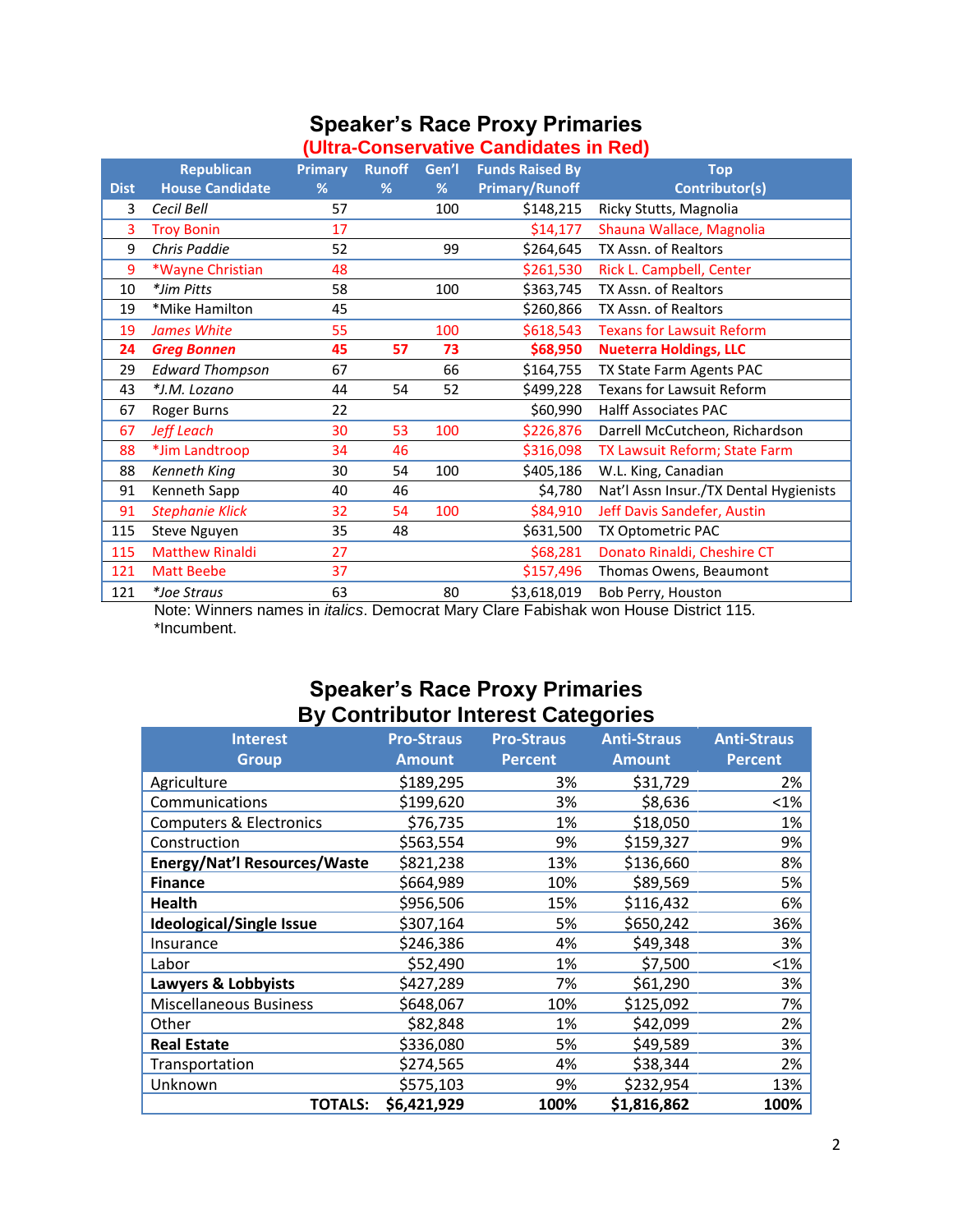| Anti-         | Pro-          | Pro-          |                                      |               |                                    |
|---------------|---------------|---------------|--------------------------------------|---------------|------------------------------------|
| <b>Straus</b> | <b>Straus</b> | <b>Straus</b> |                                      |               |                                    |
| <b>Amount</b> | <b>Amount</b> | <b>Rank</b>   | <b>Contributor</b>                   | <b>City</b>   | <b>Affiliation</b>                 |
| \$505,393     | \$176,555     | 2             | <b>Texans for Lawsuit Reform</b>     | Austin        |                                    |
| \$125,000     | \$185,000     | $\mathbf{1}$  | Bob & Doylene Perry                  | Houston       | Perry Homes                        |
| \$87,945      | \$0           |               | Thomas Owens                         | Beaumont      | Libertarian activist               |
| \$61,500      | \$0           |               | Rick L. Campbell                     | Center        | <b>Campbell Portable Buildings</b> |
| \$40,500      | \$52,750      | 12            | TX State Farm Agents PAC             | Austin        |                                    |
| \$40,000      | \$0           |               | Tim M. Dunn                          | Midland       | <b>CrownQuest Operating</b>        |
| \$32,737      | \$112,758     | 4             | TX Optometric PAC                    | Austin        |                                    |
| \$31,000      | \$0           |               | Jeff Davis Sandefer                  | Austin        | Sandefer Capital Partners          |
| \$29,423      | \$0           |               | <b>Empower Texans PAC</b>            | Austin        |                                    |
| \$25,000      | \$0           |               | Darrell L. McCutcheon                | Richardson    | Reliable Chevrolet                 |
| \$20,582      | \$154,174     | 3             | TX Assn. of Realtors PAC             | Austin        |                                    |
| \$20,000      | \$0           |               | Nueterra Holdings, LLC               | Leawood, KS   |                                    |
| \$20,000      | \$5,000       | 262           | Robert & Terry Rowling               | Irving        | TRT Holdings, Inc.                 |
| \$16,000      | \$0           |               | Donato Rinaldi                       | Cheshire, CT  | Joseph DelCalvo, E.A.              |
| \$15,500      | \$13,500      | 82            | <b>HillCo PAC</b>                    | Austin        | <b>HillCo Partners</b>             |
| \$12,500      | \$0           |               | Kyle L. Stallings                    | Midland       | Permian Basin Acquisitions         |
| \$10,500      | \$1,000       | 930           | Drayton McLane, Jr.                  | Temple        | McLane Co., Inc.                   |
| \$10,150      | \$0           |               | Bryan Hughes Campaign                | Mineola       |                                    |
| \$10,000      | \$0           |               | <b>Scott Simpson</b>                 | Morton        | Frontier Valley, Inc.              |
| \$10,000      | \$25,000      | 46            | <b>Bruce Stringfellow</b>            | Irving        | Shadow Soft, Inc.                  |
| \$10,000      | \$47,402      | 18            | TX Medical Assn. PAC                 | Austin        |                                    |
| \$9,300       | \$0           |               | Young Conservatives of TX            | Austin        |                                    |
| \$8,000       | \$55,150      | 11            | <b>Associated Gen'l Contractors</b>  | Austin        |                                    |
| \$7,500       | \$7,500       | 166           | TX Classroom Teachers Assn.          | Austin        |                                    |
| \$6,500       | \$0           |               | Erwin Cain Campaign                  | Sulph. Sprgs  |                                    |
| \$6,500       | \$0           |               | <b>Rex Gore</b>                      | Austin        | Cleanscapes                        |
| \$6,400       | \$0           |               | Steven A. Cook                       | Dallas        | Cook CFOs, Inc.                    |
| \$6,000       | \$23,000      | 48            | TX Apartment Assn.                   | San Antonio   |                                    |
| \$6,000       | \$20,000      | 66            | <b>Waste Control Specialists PAC</b> | <b>Dallas</b> | <b>Waste Control Specialists</b>   |
| \$5,969       | \$0           |               | Drew & Cheryl Nixon                  | Carthage      | <b>TX Financial Services</b>       |
| \$5,500       | \$0           |               | Texans for Honesty PAC               | Austin        |                                    |

#### **Top Contributors to Anti-Straus House Candidates in 2012 Primary**

Note: These 31 contributors gave \$1,201,399, or 66 percent of all money to the Anti-Straus candidates.

Texas' biggest PAC, Texans for Lawsuit Reform, drove the ideological discrepancy, giving less than \$200,000 to the Straus loyalists and more than \$500,000 to underfunded rebels.

The \$29,423 that ideological [Empower Texans](http://www.tpj.org/2012/09/lobby-watch-empower-texans-cowboys.html) PAC gave to House rebels understates its influence. Empower spent \$406,645 in the first half of 2012. Its corporate, non-profit arm (which does not disclose contributors) spent four-fifths of this money on independent political ads. Empower PAC funders [Tim Dunn](http://www.texasobserver.org/2666-saving-speaker-craddick-hometown-boys-from-midland-angle-to-unseat-unruly-reps/) and Jeff Davis Sandefer also gave directly to anti-Straus candidates.

Others who just backed anti-Straus candidates include Rep. Bryan Hughes (who recently abandoned his own campaign to replace Straus), Young Conservatives of Texas and Texans for Honesty PAC (whose treasurer is mega-donor Bob Perry's spokesman). Kansas-based Nueterra Holdings, which just backed alleged Straus foe Dr. Greg Bonnen,<sup>2</sup> is a new Texas contributor that invests in healthcare facilities with doctors.

Many big business interests that supported the rebels gave much more to pro-Straus forces. Exceptions HillCo Partners, Terry Rowling and Drayton McLane favored anti-Straus forces.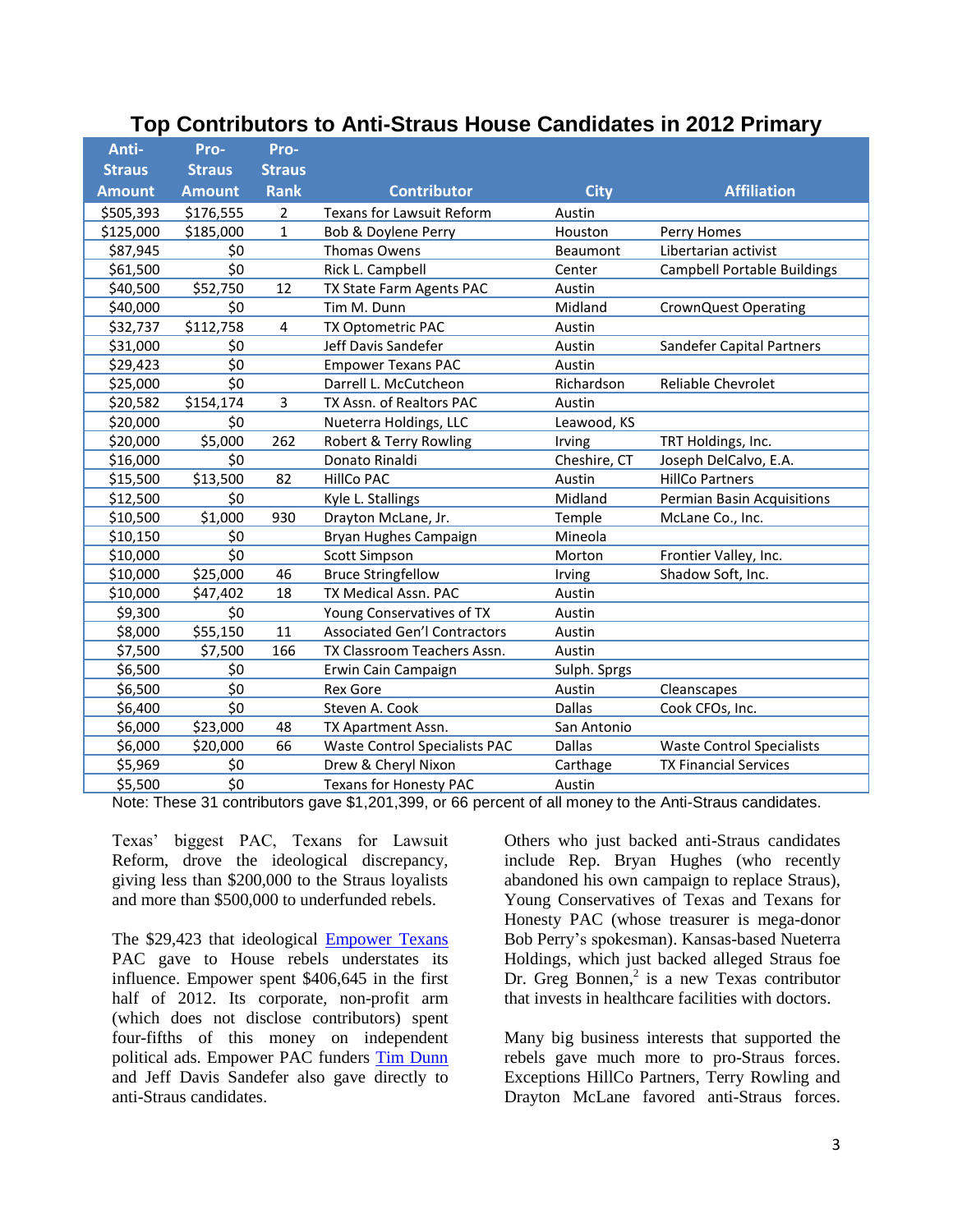|  |  | Top Contributors to Pro-Straus House Candidates in 2012 Primary |  |  |  |  |
|--|--|-----------------------------------------------------------------|--|--|--|--|
|--|--|-----------------------------------------------------------------|--|--|--|--|

| Pro-          | Anti-         | Anti-          |                                         |               |                             |
|---------------|---------------|----------------|-----------------------------------------|---------------|-----------------------------|
| <b>Straus</b> | <b>Straus</b> | <b>Straus</b>  |                                         |               |                             |
| <b>Amount</b> | <b>Amount</b> | <b>Rank</b>    | <b>Contributor</b>                      | <b>City</b>   | <b>Affiliation</b>          |
| \$185,000     | \$125,000     | $\overline{2}$ | Bob & Doylene Perry                     | Houston       | Perry Homes                 |
| \$176,555     | \$505,393     | $\mathbf{1}$   | Texans for Lawsuit Reform PAC           | Austin        |                             |
| \$153,174     | \$20,582      | 11             | TX Assn. of Realtors PAC                | Austin        |                             |
| \$112,758     | \$32,737      | $\overline{7}$ | TX Optometric PAC                       | Austin        |                             |
| \$109,734     | \$1,000       | 207            | TX Ophthalmological Assn. PAC           | Austin        |                             |
| \$100,000     | \$0           |                | W.L. King                               | Canadian      | W.L. King Investments       |
| \$92,500      | \$3,036       | 55             | AT&T, Inc. PAC                          | Austin        | AT&T                        |
| \$89,923      | \$0           |                | TX Assn. of Business PAC                | Austin        |                             |
| \$70,000      | \$0           |                | Curtis W. Mewbourne                     | Tyler         | Mewbourne Oil Co.           |
| \$57,000      | \$0           |                | Salem Abraham                           | Canadian      | <b>Abraham Trading</b>      |
| \$54,150      | \$8,000       | 23             | <b>Associated Gen'l Contractors PAC</b> | Austin        |                             |
| \$52,750      | \$40,500      | 5              | TX State Farm Agents PAC                | Austin        |                             |
| \$52,500      | \$5,000       | 36             | J. Ralph & Joy Ellis, Jr.               | Irving        | Belmont Oil & Gas Corp.     |
| \$52,000      | \$0           |                | Charles C. Butt                         | San Antonio   | HEB Grocery Co.             |
| \$51,000      | \$1,000       | 213            | United Srvcs. Auto. Assn. (USAA)        | San Antonio   |                             |
| \$50,000      | \$0           |                | <b>Border Health PAC</b>                | McAllen       |                             |
| \$50,000      | \$0           |                | James Doug Pitcock, Jr.                 | Houston       | Williams Bros. Construction |
| \$47,401      | \$10,000      | 21             | TX Medical Assn. PAC                    | Austin        |                             |
| \$46,750      | \$1,000       | 209            | TX Restaurant Assn. PAC                 | Austin        |                             |
| \$41,250      | \$0           |                | <b>Gulf States Toyota PAC</b>           | Houston       |                             |
| \$40,000      | \$0           |                | <b>Trevor Ahlberg</b>                   | Irving        | <b>Cottonwood Financial</b> |
| \$39,000      | \$0           |                | TX House Leadership Fund                | Austin        | Promotes Speaker Straus     |
| \$39,000      | \$500         | 284            | Time Warner Cable PAC                   | Houston       |                             |
| \$36,500      | \$500         | 268            | Linebarger Goggan Blair                 | Austin        |                             |
| \$36,060      | \$0           |                | Hispanic Republicans of TX              | Austin        |                             |
| \$35,000      | \$0           |                | Ryan & Co. PAC                          | <b>Dallas</b> |                             |
| \$32,250      | \$5,000       | 42             | TX Dental Assn. PAC                     | Austin        |                             |
| \$31,576      | \$1,000       | 152            | <b>Blackridge Consulting LLP</b>        | Austin        |                             |
| \$30,500      | \$0           |                | <b>United Parcel Service PAC</b>        | Atlanta, GA   |                             |
| \$30,000      | \$0           |                | Farmers Employee & Agent PAC            | Austin        |                             |
| \$30,000      | \$5,000       | 41             | Peter & Edith O'Donnell, Jr.            | <b>Dallas</b> | O'Donnell Foundation        |
| \$30,000      | \$5,000       | 43             | TX Oil & Gas Assn. PAC                  | Austin        |                             |

Note: These 32 contributors gave \$2,054,331, or 32 percent of all money to the Pro-Straus candidates.

Much of the money to the well-funded pro-Straus forces comes from corporate PACs that favored the status quo over the rebels (homebuilder Bob Perry and Texans for Lawsuit Reform are key exceptions that plowed both sides of the fence).

Two top individual supporters of pro-Straus forces come from the small Panhandle town of Canadian. One of these is wealthy investor Salem Abraham. Abraham served on the local

school board with Ken King, who ousted Empower-backed Rep. Jim Landtroop in the primary. During the campaign Landtroop alleged that the Abraham-King school board raised taxes and mismanaged affairs. When Abraham tried to rebut the allegations at a Landtroop campaign event, the event's host asked him to leave. Abraham then sued *Agendawise* for libel after it reported that the Department of Public Safety "forcefully removed" Abraham from the event.<sup>3</sup>